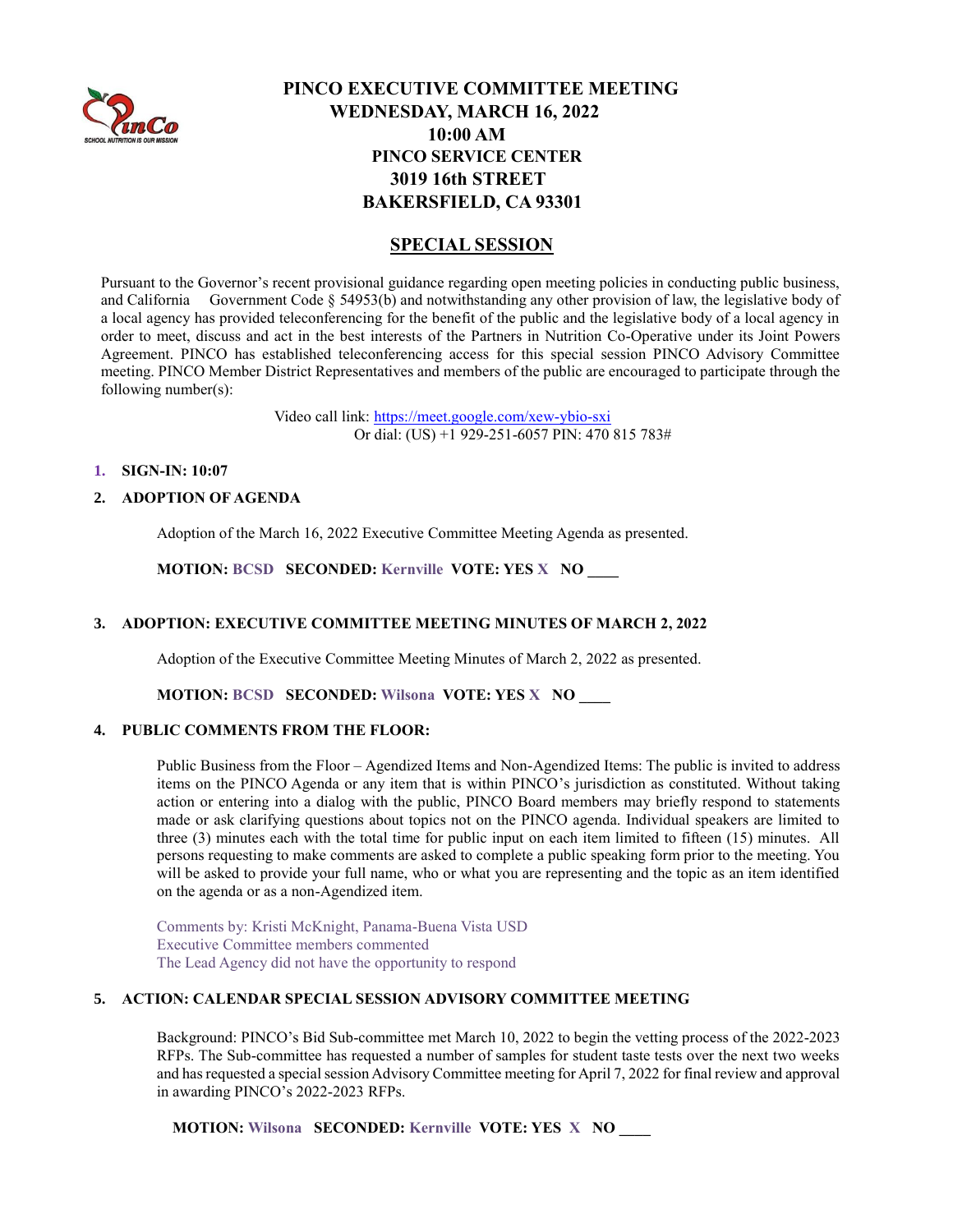#### **6. ACTION: COMMODITY CREDIT CORPORATION FOODS OFFERING – SECOND PURCHASE**

Background: In January, USDA established the Commodity Credit Corporation (CCC) establishing entitlement allocation(s) based on participation in the USDA Foods program. The USDA's intention with these funds was to offset the increases in costs due to the pandemic. PINCO's fair share totaled \$1,281,597 and the Co-Operative purchased six truckloads of USDA in the first round of the offering; direct delivery, conditioned to be received in the 2021-2022 (April-June). The second round of offerings must be received between July and September, 2022.

At the January 27, 2022 Advisory Committee meeting, Members voted to keep the remaining entitlement from the CCC available to off-set PINCO's 2022-2023 USDA Foods purchase and to use those monies for DOD. The Lead Agency notified FDP of its intentions when submitting the initial order. FDP has identified CCC offerings scheduled for delivery between July and September, 2022 PINCO may purchase with its remaining entitlement. Accompanying this Agenda are FDP's revision recommendations; the CCC purchases are taken directly from PINCO's 2022-2023 USDA Foods request. This revision amounts to an additional \$715,596.00 PINCO can divert into its 2022-2023 DOD account.

In order to finalize PINCO's entitlement request, FDP has requested the revisions be confirmed by COB, March 16, 2022. It is recommended PINCO's Executive Committee approve the revisions as presented and direct the Lead Agency to divert unallocated entitlement to PINCO's 2022-2023 DOD balance.

**MOTION: BCSD SECONDED: Kernville VOTE: YES X NO \_\_\_\_**

## **7. ACTION: RECRUITMENT- ACCOUNTS PAYABLES CLERK AT THE SERVICE CENTER**

Background: The Lead Agency shall provide PINCO's Executive Committee updated wage and benefit information for its consideration in filling the current vacancy or resuming the discussion from the October Executive Committee meeting where the option of an eight-hour Accounts Payables Clerk was looked at. It is recommended PINCO's Executive Committee review the information provided and bring its recommendation(s) to PINCO's Advisory Committee at its March 17, 2022 meeting.

#### **MOTION: Wilsona SECONDED: Kernville VOTE: YES \_\_\_\_ NO \_\_\_\_**

**Pause while Lead Agency sent the members the salary information to review**

**Kernville makes a motion to present to the advisory committee flying a 3.5 hour position that could potentially be expanded in the future. Panama-Buena Vista seconded. Motion passes.**

## **8. ACTION: PROCESSOR TRANSFER – DEL MONTE TO JTM**

Background: The Core Group, representing both Del Monte and JTM Foods contacted PINCO last week requesting a transfer with the Super Co-Op of the following commodities at-processor:

|                               | PINCO TO GIVE: Del Monte Pears 100220 | 30,000 lbs. x $$0.7738 = $23,214$  |
|-------------------------------|---------------------------------------|------------------------------------|
| SUPER TO GIVE JTM Beef 100154 |                                       | 8,640 lbs. x $$2.687 = $23,215.68$ |

In the spirit of cooperation and support of USDA processing, it is recommended PINCO's Executive Committee direct the Lead Agency to perform the transfer as stated.

**MOTION: BCSD SECONDED: Panama-Buena Vista VOTE YES \_\_\_\_ NO X** 

#### **9. ACTION: COMMODITY SUB-COMMITTEE STUDY OF PINCO PURCHASING ACTIVITY(IES)**

Background: Over the past two years, PINCO Member Districts have had the first-hand experience of the challenges faced by foodservice distribution as a result of manufacturer and supply chain issues. Regardless of PINCO's direct-agreement status with its awarded vendors, PINCO is subject to, and is on the receiving end of product delays, shortages, miscommunications and other factors that prevent PINCO's Buyers from consistently meet the timeline(s) and pull-date schedules Member Districts submit with their POs.